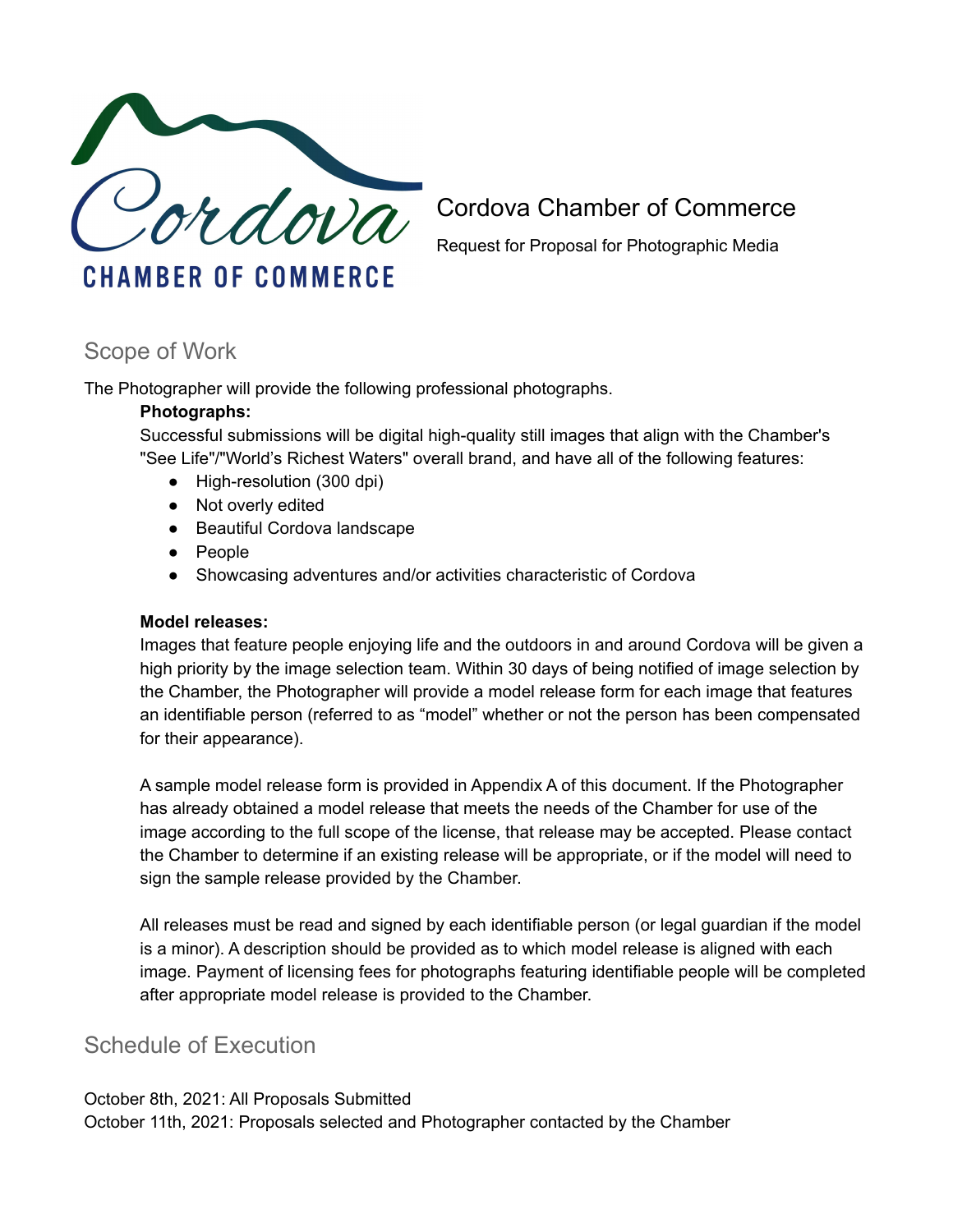# **Terms**

## **Pricing:**

- \$100 will be paid per image chosen to be used for the Cordova Chamber of Commerce Advertising + Media Suite + Media Co-op.
- \$25 in Chamber credit (redeemable for memberships, sponsorships, or merchandise) will be paid per image chosen to be used for Chamber-only promotional efforts.

## **Licensing details:**

Upon full payment by the Cordova Chamber of Commerce, Photographer will provide a permanent, non-exclusive license to the Chamber and its partners to use the selected images for promotion of the Chamber and the Cordova area in accordance with the Chamber's mission (see: <https://www.cordovachamber.com/about-cordova-ak/>). Photographer additionally licenses the Chamber and its partners to include the image and likenesses in a destination marketing business toolkit that will be provided to participating local business partners for promotion of their businesses and the Cordova area. The license allows for modification of the images and allows the images to be reproduced and distributed via any medium or method for the purposes described. Photographer retains copyright of all images. The Licensee, its partners, and users of the destination marketing business toolkit will seek additional license from Photographer for use of the images outside the scope of the provided license.

**Evaluation of Responses and Proposal Acceptions:** Images will be selected by the Chamber according to the best interest of the Cordova Destination Marketing Strategy. The selection team may choose any number of proposed images from any proposal, and the Chamber will notify photographers of their proposal acceptance promptly via email. The Cordova Chamber of Commerce may award one or more contracts and reserves the right to make additional awards to other compliant photographers at any time if such acceptions are deemed to be in the best interest of Cordova's Destination Strategy.

## Apply

Applications will be received by filling out this form <https://forms.gle/dxNwmXjL8PaC4NyM9>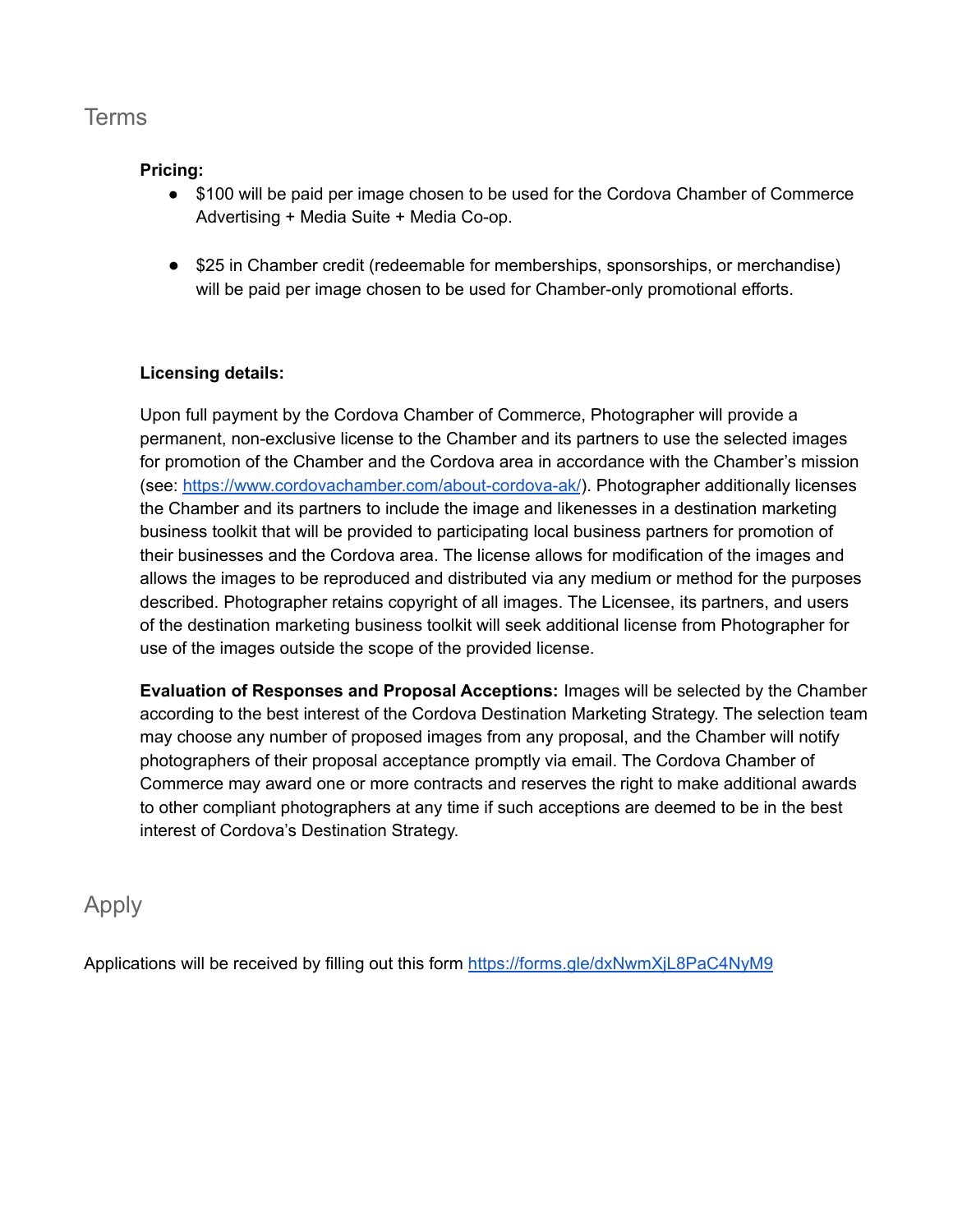# Background Information

In June 2021, the Cordova Chamber of Commerce ([www.cordovachamber.com](http://www.cordovachamber.com) ) was awarded a COVID-Safe Tourism Marketing grant from the State of Alaska. With this funding, the chamber created and launched new "See Life" and "World's Richest Waters" international branding initiatives for Cordova and Prince William Sound. ([www.facebook.com/visitcordova \)](http://www.facebook.com/visitcordova)

A new 15-year Destination Strategy was also created, along with a Business Toolkit designed to provide local and regional businesses with information and resources to adopt and leverage aspects of this successful marketing campaign for the betterment of their businesses.

The chamber is looking to add a Media Suite for its Business Toolkit and lay a foundation for a community Media Co-op. The chamber is requesting submissions of photography for the Media Suite and the Media Co-Op as well as for Chamber advertising and promotional purposes that meet the criteria listed above.

Media Suite and Media Co-Op will be a compilation of images offered to Chamber business partners to support efforts for one-voice targeted destination marketing. Learn more on our [website](https://www.cordovachamber.com) and [watch a short video ad here.](https://youtu.be/ifESNlqfc6A)

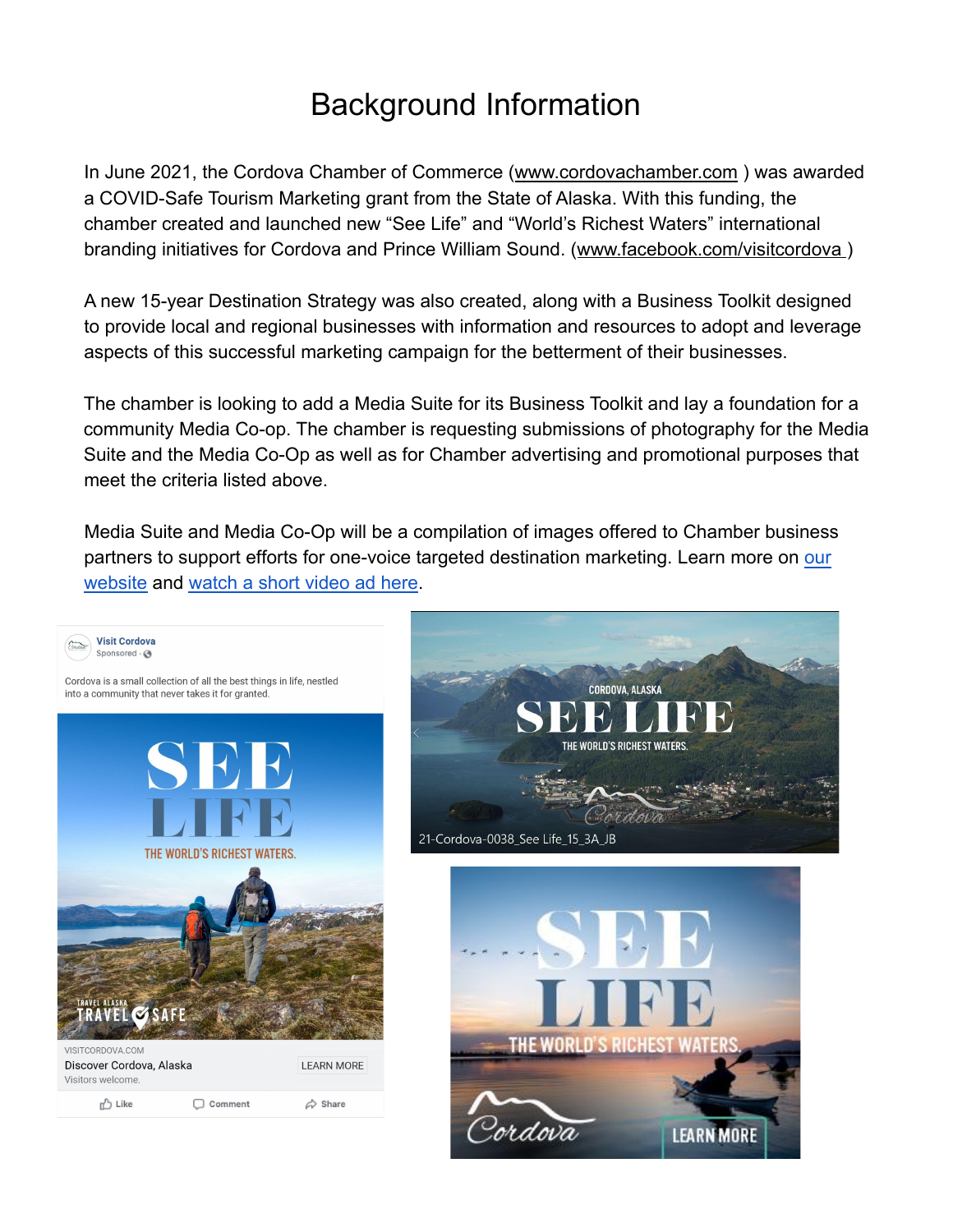### **Appendix A**

**\_\_\_\_\_\_\_\_\_\_\_\_\_\_\_\_\_\_\_\_\_\_\_\_\_\_\_\_\_\_\_\_\_\_\_\_\_\_\_\_\_\_\_\_\_\_\_\_\_\_\_\_\_\_\_\_\_\_\_\_\_\_\_\_\_\_\_\_\_\_\_\_\_\_\_**

# **Adult Model Release**

**Photographer: with a set of the set of the set of the set of the set of the set of the set of the set of the set of the set of the set of the set of the set of the set of the set of the set of the set of the set of the** 

**Description of image(s): \_\_\_\_\_\_\_\_\_\_\_\_\_\_\_\_\_\_\_\_\_\_\_\_\_\_\_\_\_\_\_\_\_\_\_\_\_\_\_\_\_\_\_\_\_\_\_\_\_\_\_\_\_\_**

## **Model initials:**

- 1. In consideration of my engagement as a model, upon the terms herewith stated, I hereby give to Photographer (see name written above) his/her heirs, legal representatives and assigns, those for whom Photographer is acting, and those acting with his/her the following unrestricted right, authority and permission: a. to copyright and use, re-use, publish, and republish the above-described image(s), without restriction as to changes or transformations in conjunction with my own or a fictitious name, or reproduction hereof in color or otherwise, made through any and all media now or hereafter known for illustration, art, promotion, advertising, trade, or any other purpose whatsoever, and b. to make use of any printed or electronic material in connection with the pictures and images described above through any and all media now or hereafter known for illustration, art, promotion, advertising, trade, or any other purpose whatsoever.
- 2. I hereby relinquish any right that I may have to examine or approve the completed product or products or the advertising copy or printed matter that may be used in conjunction with the image(s) described above or the use to which those pictures or images may be applied.
- 3. I hereby release, discharge, and agree to save harmless Photographer, his/her heirs, legal representatives or assigns, and all persons functioning under his/her permission or authority, or those for whom he/she is functioning, from any liability by virtue of any blurring, distortion, alteration, optical illusion, or use in composite form whether intentional or otherwise, that may occur or be produced in the taking of said picture or in any subsequent processing thereof, as well as any publication thereof, including without limitation any claims for libel or invasion of privacy.
- 4. I hereby affirm that I am over the age of 18 years and have the right to contract in my own name. I have read the above authorization, release, and agreement, prior to its execution, have received an adequate opportunity to seek legal or other advice before signing, and I fully understand the contents herein. This agreement shall be binding upon me and my heirs, legal representatives, and assigns.
- 5. Governing Law, Jurisdiction and Venue; No Waiver of Jury Trial: This Agreement will be governed by the laws of the State of Alaska.

| Model Name (printed): | Photographer Name (printed): |
|-----------------------|------------------------------|
| Model Address:        | Photographer Address:        |
| Model Phone:          | Photographer Phone:          |
| Model Signature:      | Photographer Signature:      |
|                       | Date<br>Date                 |